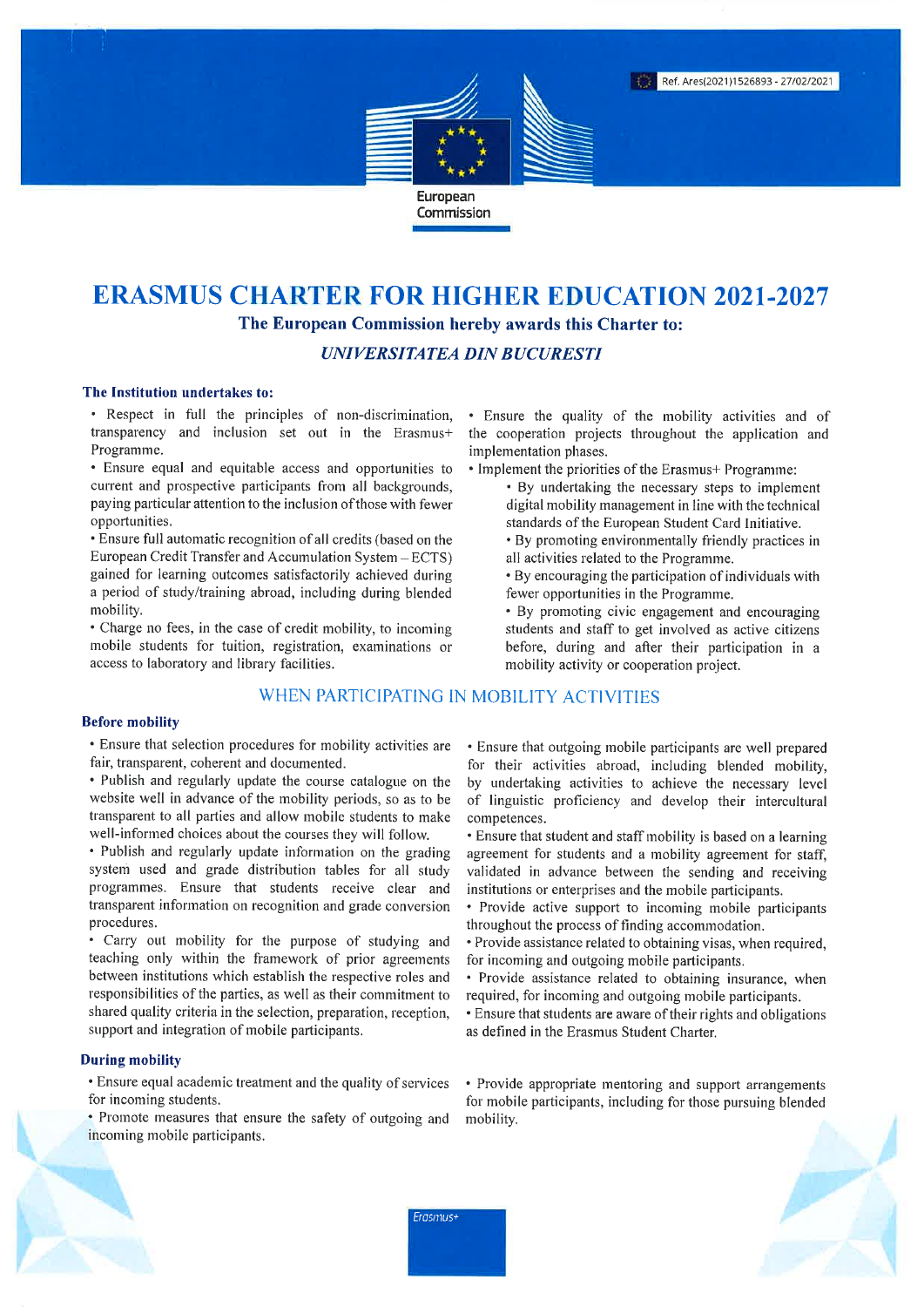• Integrate incoming mobile participants into the wider student community and in the Institution's everyday life. Encourage them to act as ambassadors of the Erasmus+ Programme and share their mobility experience.

#### **After mobility**

• Provide incoming mobile students and their sending institutions with transcripts of records containing a full, accurate and timely record of their achievements at the end of the mobility period.

• Ensure that all ECTS credits gained for learning outcomes satisfactorily achieved during a period of study/training abroad, including during blended mobility, are fully and automatically recognised as agreed in the learning agreement and confirmed by the transcript of records/traineeship certificate; transfer those credits without delay into the student's records, count them towards the student's degree without any additional work or assessment of the student and make them traceable in the student's transcript of records and the Diploma Supplement.

• Provide appropriate language support to incoming mobile participants.

• Ensure the inclusion of satisfactorily completed study and/ or traineeship mobility activities in the final record of student achievements (the Diploma Supplement).

• Encourage and support mobile participants upon return to act as ambassadors of the Erasmus+ Programme, promote the benefits of mobility and actively engage in building alumni communities.

• Ensure that staff is given recognition for their teaching and training activities undertaken during the mobility period, based on a mobility agreement and in line with the institutional strategy.

#### WHEN PARTICIPATING IN EUROPEAN AND INTERNATIONAL COOPERATION PROJECTS

• Ensure that cooperation activities contribute towards the fulfilment of the institutional strategy.

• Promote the opportunities offered by the cooperation projects and provide relevant support to staff and students interested in participating in these activities throughout the application and implementation phase.

#### FOR THE PURPOSES OF IMPLEMENTATION AND MONITORING

• Ensure that the long-term institutional strategy and its relevance to the objectives and priorities of the Erasmus+ Programme are described in the Erasmus Policy Statement.

• Ensure that the principles of the Charter are well communicated and are applied by staff at all levels of the Institution.

• Ensure that cooperation activities lead to sustainable outcomes and that their impact benefits all partners.

• Encourage peer-learning activities and exploit the results of the projects in a way that will maximise their impact on individuals, other participating institutions and the wider academic community.

Make use of the ECHE Guidelines and of the ECHE Self-assessment to ensure the full implementation of the principles of this Charter.

• Regularly promote activities supported by the Erasmus+ Programme, along with their results.

• Display this Charter and the related Erasmus Policy Statement prominently on the Institution's website and on all other relevant channels.



*The Institution acknowledges that the implementation of the Charter will be monitored by the Erasmus+ National Agency and that the violation of any of the above principles and commitments may lead to its withdrawal by the European Commission.*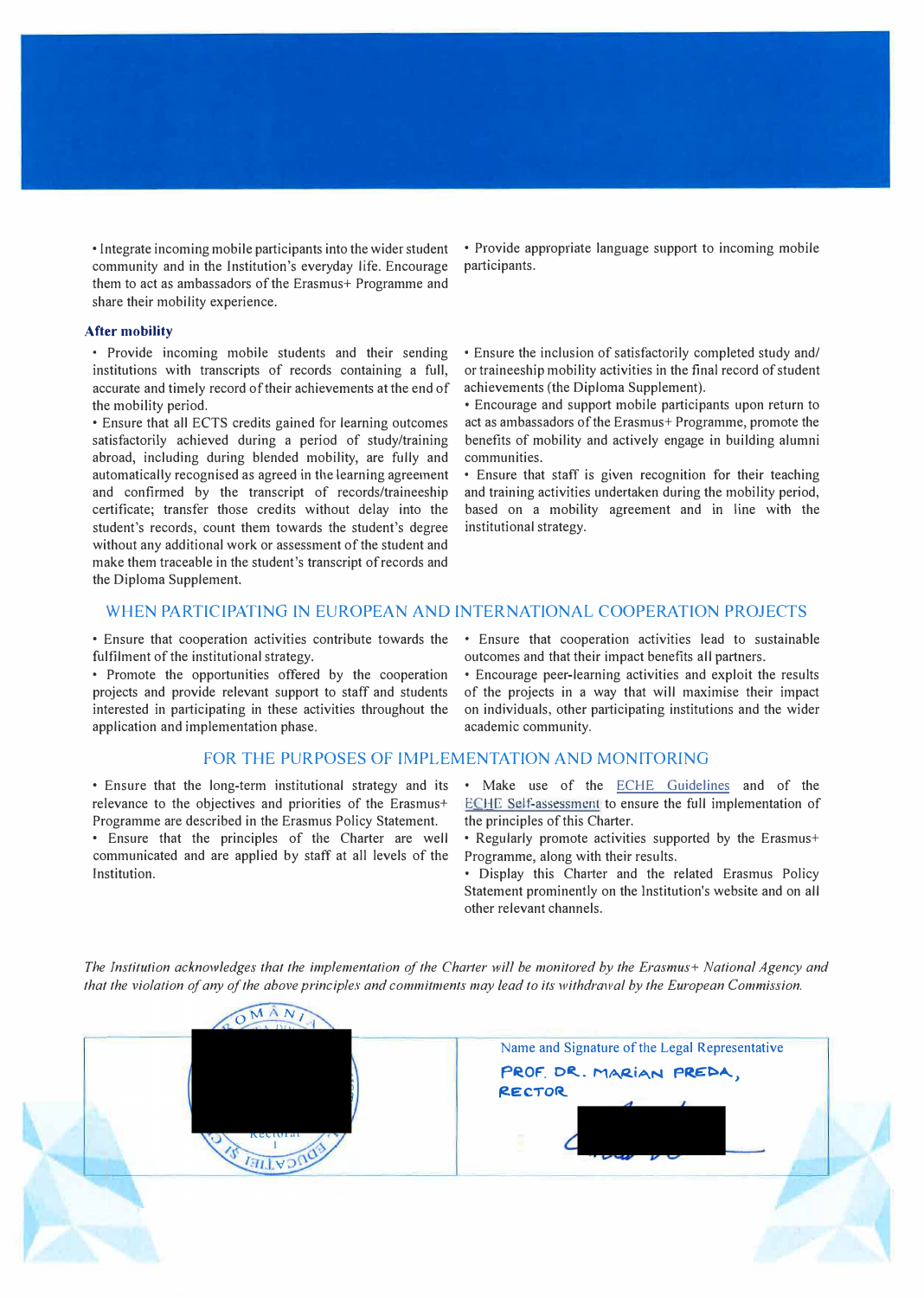



## Digitally sealed by the European Commission Date: 2021.02.27 08:38:46 CET

This electronic receipt is a digitally signed version of the document submitted by your organisation. Both the content of the document and a set of metadata have been digitally sealed.

This digital signature mechanism, using a public-private key pair mechanism, uniquely binds this eReceipt to the modules of the Funding & Tenders Portal of the European Commission, to the transaction for which it was generated and ensures its full integrity. Therefore a complete digitally signed trail of the transaction is available both for your organisation and for the issuer of the eReceipt.

Any attempt to modify the content will lead to a break of the integrity of the electronic signature, which can be verified at any time by clicking on the eReceipt validation symbol.

More info about eReceipts can be found in the FAQ page of the Funding & Tenders Portal.

(https://ec.europa.eu/info/funding-tenders/opportunities/portal/screen/support/faq)

Commission européenne/Europese Commissie, 1049 Bruxelles/Brussel, BELGIQUE/BELGIË - Tel +32 22991111